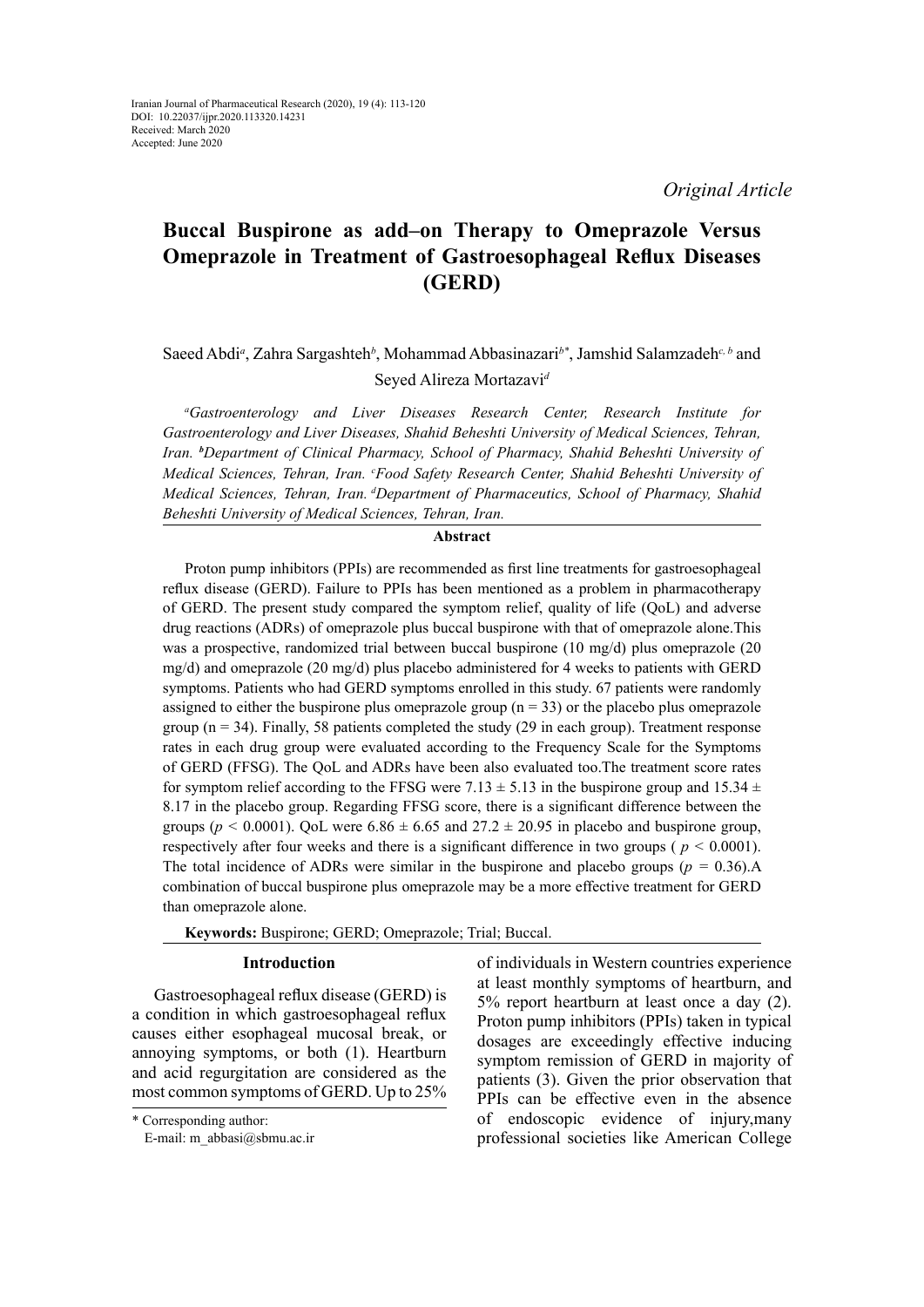of Gastroenterology (ACG) continue to support a trial of empiric therapy for GERD, unless alarm signs for indication of immediate upper endoscopy exist (4). Although, PPIs are currently the most effective treatment for GERD, up to 40% of patients with non-erosive reflux disease (NERD) remain symptomatic on standard regimen, and nearly 10–15% of patients with erosive esophagitis do not achieve full remission after eight weeks of treatment (5). Reflux-related and non refluxrelated causes have been mentioned for PPIs failure. Poor compliance, improper dosing time, and rapid metabolism due to polymorphism in *CYP2C19* are examples of reflux- related causes and esophageal motor dysfunction has been identified as a cause of non reflux- related PPIs failure (6).

Animal studies have shown that serotonin has a putative effect in esophageal motor function (7). In few previous studies, buspirone had a stimulatory effect on esophageal pristaltisis and lower esophageal sphincter (LES) (8, 9). It is suggested that main effects of buspirone on gastrointestinal motility are mediated via 5-HT1A receptors (9). The 5-HT1 agonists elicit an increase in amplitude of esophageal motor waves and of lower esophageal sphincter tone in healthy voulenteers. Potential mechanism of buspirone for the oesophageal effects seen in the previous studies could be via a local action on 5-HT1 receptors to cause contraction of human esophageal smooth muscle (10, 11). Tack *et al.* have evaluated effect of buspirone 10 mg, three times per day,versus placebo in the treatment of functional dyspepsia in a randomized, double-blind, placebo-controlled crossover study. They concluded that a four week treatment with buspirone can be more effective on relieving symptoms of dyspepsia and gastric accommodation compared to placebo (12). In a double blind controlled study, Karamanolis *et al.* investigated the effects of a four weeks buspirone administration on improvement of esophageal motor function in systemic sclerosis patients.

They have reported that buspirone 20 mg daily could potentially improve esophageal function in all of the patients with sclerosis who report reflux symptoms despite receiving standard treatment by PPIs (13). Due to

short half- life and low oral bioavailability, buspirone should be administrated at least twice daily in the treatment of anxiety diseases. This may negatively affect medication adherence of the patients (14). The systemic bioavailbility of daily buccal mucoadhesive tablets of buspirone was studied by Kassem *et al.* They concluded that buccal formulation of buspirone has an increase in bioavailability compared to immediate release tablets (15).

The current study was designed to evaluate the effect of co–administration of buccal buspirone 10 mg/day plus omeprazole 20 mg/day versus omeprazole 20 mg/day plus placebo of buccal buspirone on alleviation of the symptoms of GERD. The primary outcome was the comparison of cure rate of GERD symptoms after four weeks on the basis of a valid questionnaire between the two groups. We also compaired the quality of life, and adverse drug reaction (ADR) incidence between buccal buspirone and placebo groups.

## **Experimental**

A randomized, double blind placebocontrolled comparative clinical trial was designed and conducted between September 2018 and March 2019 in accordance with the declaration of Helsinki. All participants gave their written informed consent prior to study enrolment. Also the trial was registered in Iranian clinical trial registry site with registration number of IRCT20121021011192N7.

Buccal buspirone and placebo were prepared in pharmaceutical labatory of shahid beheshti university of medical science. *In-vitro* evaluation of buccal tablet consists of physical characterization (content uniformity,weight variation,tickness,hardness and friability), drug release study, mucoadhesion strength measurment, and swelling index study. After acceptance of all mentioned *in-vitro* tests, buccal buspirone and placebo have been prepared for the clinical trial.

The patients more than 18 years old experiencing heartburn and/or regurgitation for two or more days per week were eligible to enter the study. The mentioned symptoms have been repoted in the patients for the first time and they were selected from a well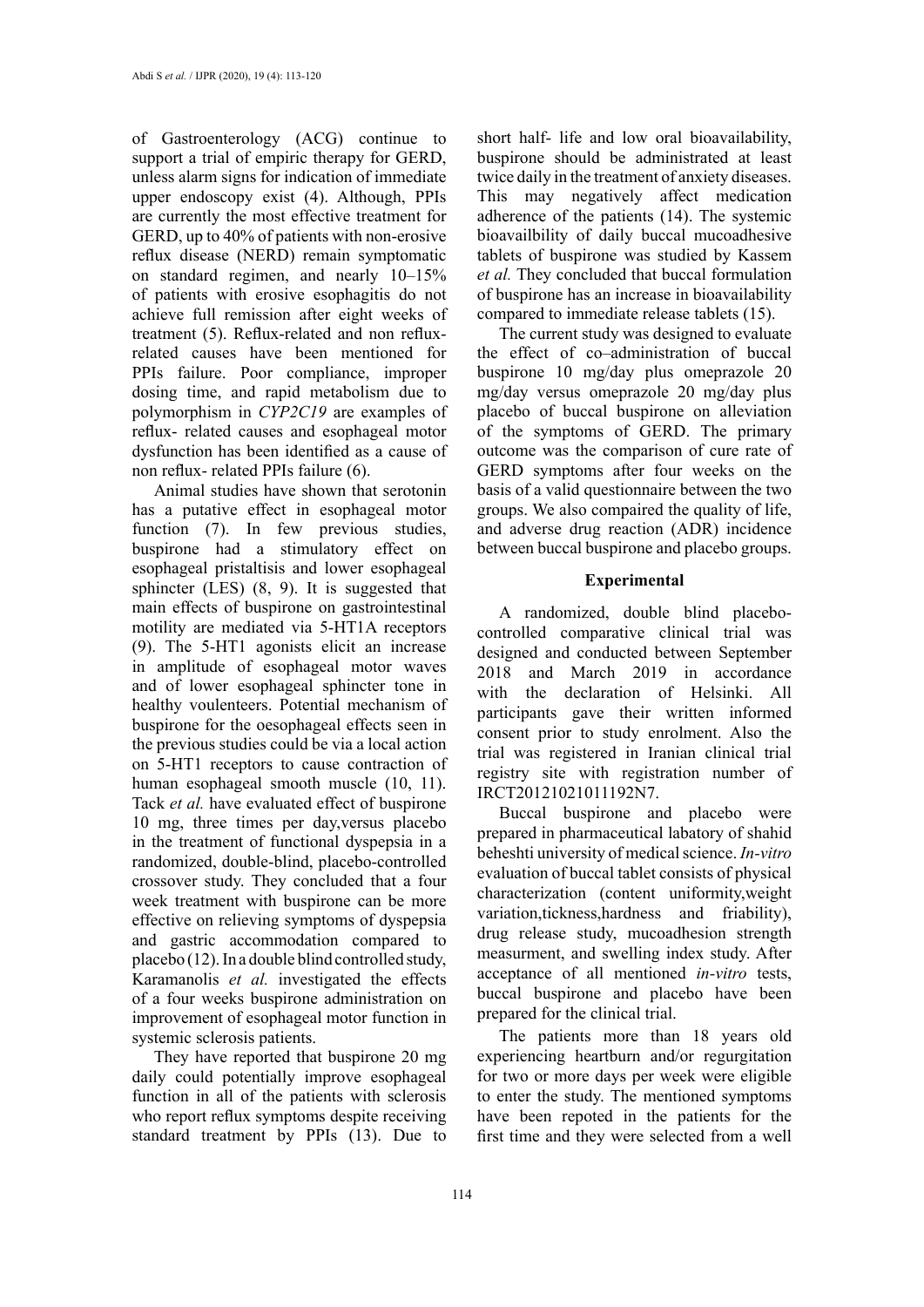known gastroenterology clinic in Tehran, Iran (Gastroenterology clinic of Taleghani hospital, affiliated to Shahid Beheshti University of Medical Sciences). To confirm the diagnosis of GERD, the Frequency Scale for the Symptoms of GERD (FSSG score) was determined for each patient before enrolment in the study (Primary FSSG). The FSSG questionnaire comprises 12 questions in two domains, reflux symptom, and dysmotility symptom domains. The FSSG uses a 5-point likertscale (never =  $0, \text{occasionally} = 1, \text{ sometimes} = 2, \text{ often} = 3,$ and always  $= 4$ ) (16). The exclusion criteria were as follows: serious gastrointestinal disease (gastric or duodenal ulcer), pregnancy, currently using medications that inhibit or neutralize stomach acid, using any medication which affects lower esophageal sphincter (such as nitrates and opioids), hepatic disease (Child–Pugh C), severe renal impairment**,** taking any medications which might interact with buspirone or omeprazole (such as MAO Inhibitors and warfarin) and a history of drug allergy to any of PPIs or buspirone (17, 18).

The patients were randomly allocated to receive omeprazole 20 mg/d plus buccal buspirone 10 mg/d or omeprazole 20 mg/d plus placebo which was identical to buccal buspirone. The patients were allocated randomly in 1:1 ratio in to one of two study groups, intervention or placebo, based on a computer generated random list. To keep participating and clinicians blinded to patient allocation, buspirone tablets and placebo were prepared by the pharmacy of the hospital. At the time of patients enrollment, the pharmacy delivered one tablet box labeled with patient codes depending on their allocation. An online statistical computing web program was used to randomize the participants placement (www. graphpad.com/quickcalcs/randomize1.cfm). The patients in both groups received lifestyle modification recommendation in a written form period. The patients took the study medications daily for four weeks and then returned to the clinic for follow up. The patients were asked to put buspirone or placebo in the buccal area just after breakfast for at least four hours. Also the participants have recommended to swallow omeprazole at around 30 min before breakfast. At the end of four weeks, all of the patients completed FSSGS questionnaire

again (Secondary FSSG). The quality of life (QoL) of the patients was also evaluated using a Persian validated questionnaire. This questionnaire consists of 25 items and could be scored between a minimum of 25 (the worst quality of life) to maximum of 175 (the best quality of life) (19). The studied patients were also asked to report any ADR during the trial .Naranjo questionnaire was used for causalty assessment of ADRs in this trial. This is a questionnaire designed by Naranjoet *et al.* for determining the likelihood of whether an ADR is actually due to the medication rather than the result of other factors (20). If the patients had refered to any suspected ADRs during the trial, Naranjo scale was determined and defenite or probable ones were considered as an ADRs. During the study, adherence to medication was evaluated by at least two telephone calls, and it was recorded. Therapy adherence was considered in the patients who reported that they took more than 80% of their tablets (21).

The sample size was estimated based on the statistical analysis of the improvements in the FSSG scores in each group. Previous studies have shown that after four weeks about 50% of the patients with GERD have adequate improvements in their reflux symptoms when they are treated with a standard PPIs dose (22, 23). In this trial, the predicted improvements in the FSSG scores were estimated to be 70% in buccal buspirone group and 50% in placebo group. As a result, a minimum of 27 patients were required in each group to detect a significant difference between the groups with an  $\alpha$  value of 0.05 and a power of 0.8. Data were analyzed using the Statistical Package for the Social Sciences (SPSS version 20; IBM Corp., Chicago, Illinois, USA) and p values of less than 0.05 were considered statistically significant**.** Comparisons between buspirone and placebo groups were performed using independent samples *t*-test, Mann– Whitney test, and Pearson's Chi-squared test as appropriate.

### **Results**

Among 77 eligible patients enrolled in the study, 19 were excluded and finally, 58 patients completed the study. The flowchart is shown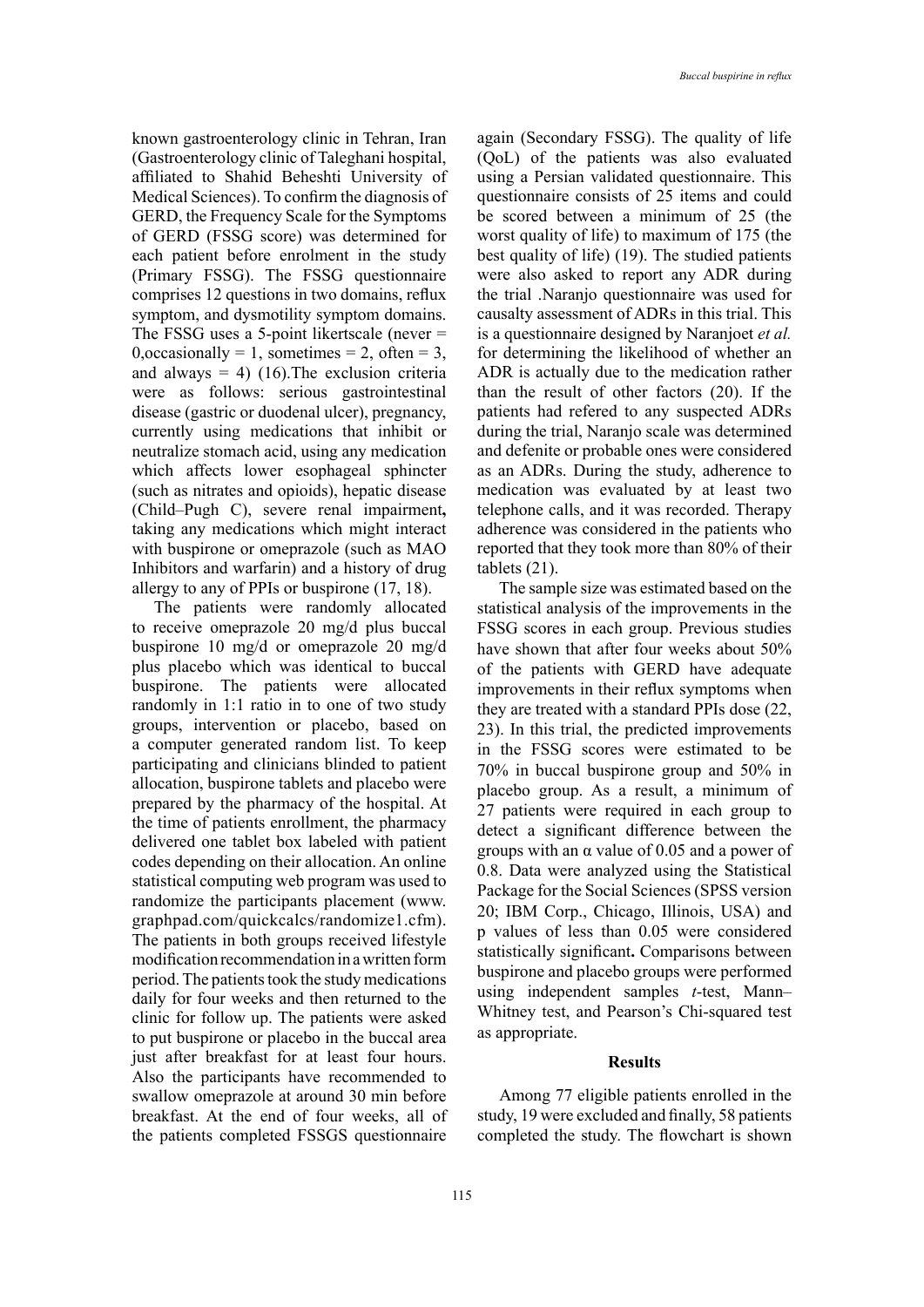in figure1. The demographic characteristic including mean age,sex, body mass index (BMI), and smoking habit of participants have been shown in Table 1. No significant difference were between study groups regarding sex, BMI, and smoking habits (*p =*0.43*, p =* 0.86*, p =* 0.74 respectively). Although there was a significantly difference between the groups regarding age distribution of the patients, this could not affect the results of our study considerably  $(p = 0.04)$ .

In Table 2, FSSG scores of study groups have been shown at the baseline and at the end of the fourth week of study. Comparison of the baseline FSSG scores showed that there was not a significant difference between study groups (*p =* 0.67).Within group analyses revealed that after four weeks, FSSG score were significantly reduced in the both (*p <* 0.0001) groups; however based on between group analyses, its reduction was greater in the buccal buspirone group. Also, at the end of the fourth week, there was a significance difference in the FSSG score between the two groups ( $p < 0.000$ ).

In Table 3 the QoL in buspirone and placebo group have been shown after four weeks. QoL was better in buccal buspirone group and analysis showed that there is a significant difference regarding QoL after four weeks in two groups ( $p \le 0.0001$ ).

In Table 4, incidence rates of ADRs reported by the participants have been shown. The most common ADRs were Headache and vertigo (in six patients). Nevertheless, there was no drop out because of ADRs. Overall, between groups comparison revealed no significant difference in the incidence rates of the ADRs ( $p = 0.36$ ).



Figure 1. The flow of the study.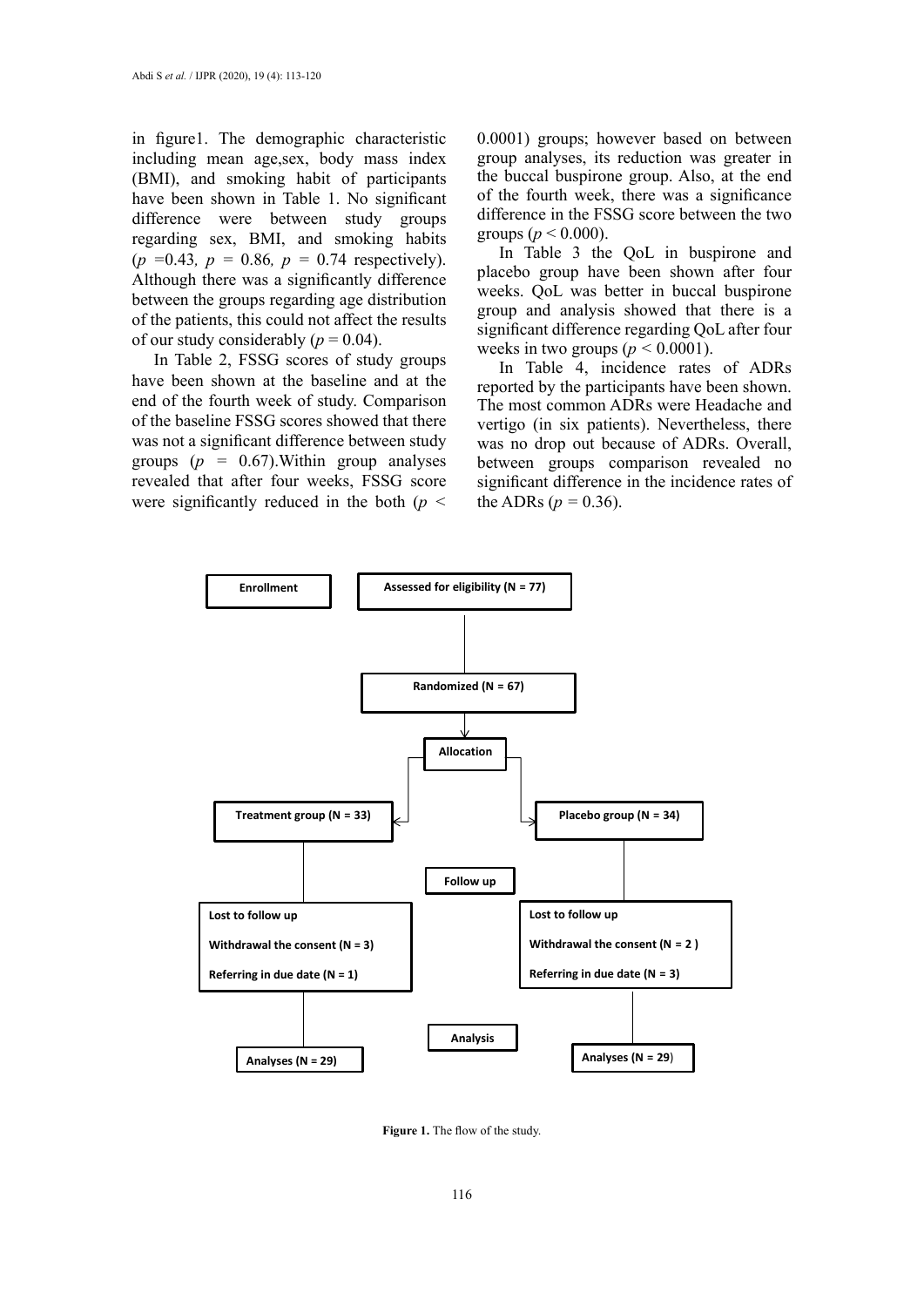|                                          |                | Buccal buspirone ( $n = 29$ ) | Placebo $(n = 29)$ | p-value |
|------------------------------------------|----------------|-------------------------------|--------------------|---------|
| Mean age (year) $(\pm SD)$               |                | $36.27 \pm 11.48$             | $42.34 \pm 10.87$  | 0.04    |
| Sex                                      | Female         | 15                            | 18                 | 0.43    |
|                                          | Male           | 14                            | 11                 |         |
| Body Mass Index ( $kg/m^2$ ) ( $\pm$ SD) |                | $22.7 \pm 3.2$                | $22.4 \pm 3.1$     | 0.86    |
| Smoker                                   | N <sub>0</sub> | $\overline{4}$                | 6                  | 0.74    |
|                                          | Yes            | 25                            | 23                 |         |
|                                          |                |                               |                    |         |

#### **Table 1.** Demographic characteristics of the patients in buccal buspirone and placebo group( $N = 58$ ).

Table 2. FFSG<sup>a</sup> scores in buspirone and placebo group at baseline and after four weeks.

| BuccalBuspirone group( $n = 29$ ) (Mean $\pm$ SD <sup>b</sup> ) | Placebo group ( $n = 29$ ) (Mean $\pm$ SD <sup>b</sup> ) | <i>p</i> -value |
|-----------------------------------------------------------------|----------------------------------------------------------|-----------------|
| $22.51 \pm 7.23$                                                | $23.37 \pm 8.13$                                         | 0.672           |
| $7.13 \pm 5.13$                                                 | $15.34 \pm 8.17$                                         | ${}_{0.0001}$   |
| 0.0001                                                          | 0.0001                                                   |                 |
|                                                                 |                                                          |                 |

 $52$ , suitant de Gardon. a FFSG, Frequency Scale for the Symptoms of GERD. b SD, standard deviation**.**

|  |  |  |  |  | <b>Table 3.</b> Quality of life (QoL) in buccal buspirone and placebo group after four weeks. |  |  |  |
|--|--|--|--|--|-----------------------------------------------------------------------------------------------|--|--|--|
|--|--|--|--|--|-----------------------------------------------------------------------------------------------|--|--|--|

|                            | Buccal buspirone group $(n = 29)$ | Placebo group $(n = 29)$ |        |  |
|----------------------------|-----------------------------------|--------------------------|--------|--|
| Quality of life $(\pm SD)$ | $27.2 \pm 20.2$                   | $6.86 \pm 6.65$          | 0.0001 |  |

## **Table 4.** Incidence of adverse drug reactions in Buccal Buspirone and placebo groups. **Table 4.** Incidence of adverse drug reactions in Buccal Buspirone and placebo groups. Table 3

|                | Placebo $(n = 29)$            | Total |
|----------------|-------------------------------|-------|
| $\overline{c}$ | 4                             | h     |
| $\overline{c}$ | $\overline{c}$                | 4     |
| $\mathbf{0}$   | 3                             | 3     |
|                |                               | C     |
| $\mathbf{0}$   |                               |       |
|                | Buccal Buspirone ( $n = 29$ ) |       |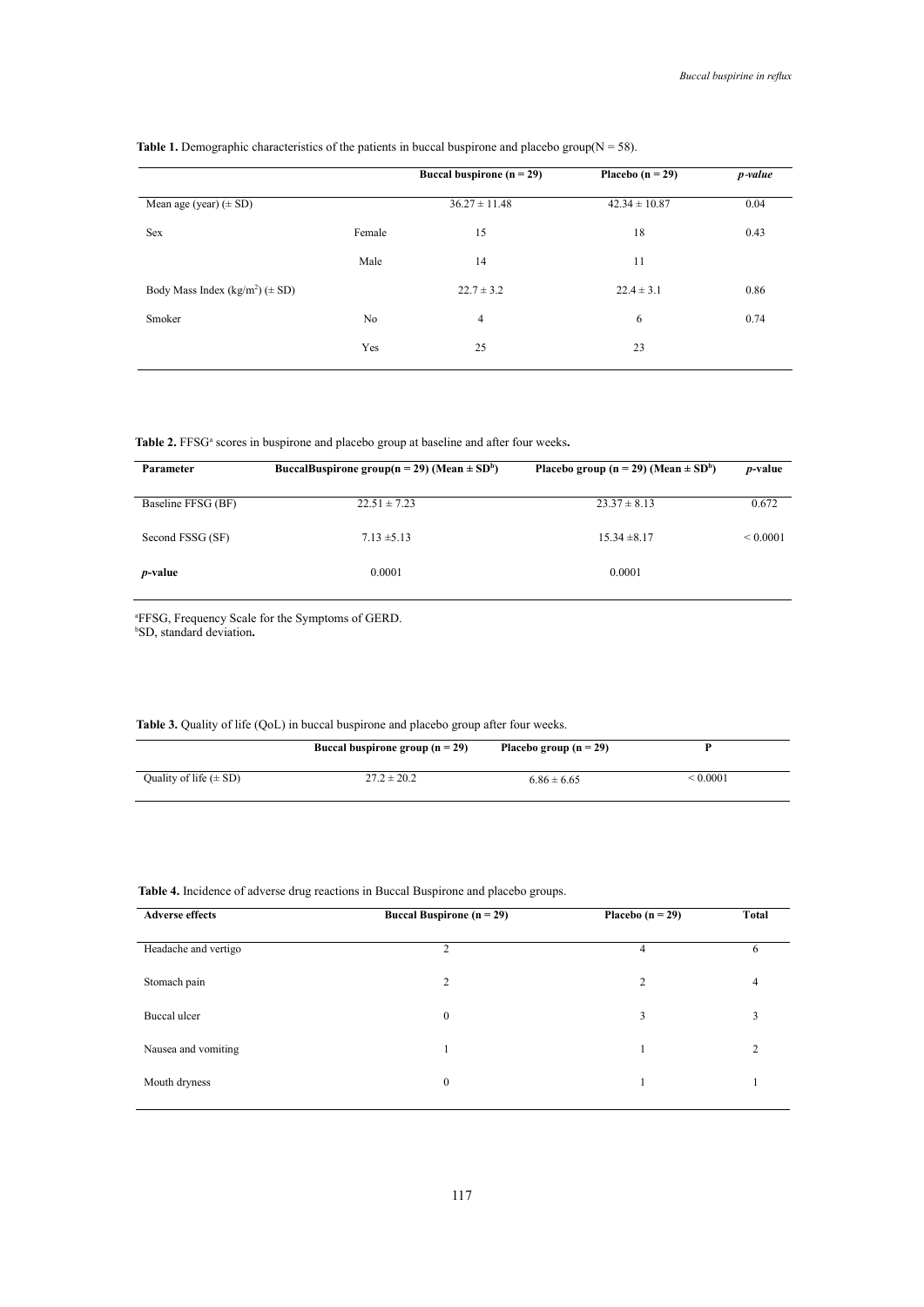#### **Discussion**

Alternative treatments with greater effectiveness and fewer adverse effects are still required for widespread use in the vast majority of GERD patients (6). In recent years buspirone has shown efficacy in treatment of upper gastrointestinal disorders in a limited studies (12, 13). It is documented that Buspirone has a short half life and extensive first pass metabolism. These facts led us to design the study to compare the effects of addition of buccal buspirone to omeprazole versus omeprazole plus a placebo on relief of the early symptoms of GERD. To the best of our knowledge (from searching in medical databases such as SCOPUS, pubmed, and science citation index databases), there is no similar report on this concern.

Since there is an overlap between symptoms of upper gastrointestinal disorders. we used a validated questionnaire (FSSG questionnaire) to assure accurate evaluation of GERD. FSSG score is a useful tool for family practitioners and other health care providers in diagnosing and treating GERD without initial specialist referral or endoscopy (16). Also there is not any difference between the two groups regarding smoking habits. Smith *et al.* have reported that cigarette smoking is known to adversely affect the defence mechanisms against reflux of acid gastric contents into the esophagus and it can be considered as a confounding factor in trials of GERD therapy (24). In our study, there was no significant difference in the gender distribution of the two groups  $(p = 0.43)$ , howevere, mean age of the patients in the two groups were significantly different (*p =* 0.04). No relationship was shown between prevalence and severity of GERD with sex of the patients. Although, GERD may be prevalent in all age groups, only one study showed that age is associated with GERD. On the other hand,no study has yet shown that male patients are in a higher risk of GERD (25).

Tack *et al.* have done randomized, double– blind, placebo-controlled, and crossover study of 77 patients on the effects of buspirone on functional dyspepsia. Their study included two treatment periods of 4 weeks, separated by a two week washout period. In the first period, the volunteers were given buspirone 10 mg 3 times daily for 4 weeks or placebo 15 min before meals, then the patients switched groups for the second period. They evaluated meal-related symptoms and severity, along with gastric sensitivity, accommodation, and emptying before and after 4 weeks of treatment. They concluded that in the patients with functional dyspepsia, four weeks of administration of buspirone could significantly improve symptoms and gastric accommodation compared with those in the placebo group (12). Although, it seems that the evaluated patients are different in our study and Tack *et al***.** study, in real situatioins, differentioal diagnosis of these two diseases can be quite difficult, as substantial overlap exists epidemiologically, symptomatically and even diagnostically (26). They also reported that there was not a significant difference in the adverse events profile of the patients during the buspirone or placebo administration profile. This was in accordance with our findings.

In an open label trial, Karamanolis *et al.* evaluated effects of immediate release buspirone 20 mg/d on esophageal motor function and symptoms in patients with esophageal involvement associated with systemic sclerosis. They have concluded that a 4 week administration of buspirone can improve heartburn and regurgitation scores of the patients  $(p = 0.001, \text{ and } p = 0.022, \text{)}$ respectively). They evaluated symptoms of the patients such as heartburn, regurgitation, chest pain, and dysphagia by a visual analogue scale. Not being a randomized, placebo– controlled trial and lack of a control arm was an important limitation of the Karamanolis *et al.* study.They used high resolution manometry and chest computed tomography to assess motor function and esophageal dilatation, respectively (13). Jaipal *et al.* have formulated and examined buccal buspirone 10 mg both *in-vitro* and *in-vivo*. They have reported a good profile of bioavailability and safety of buccal buspirone in this dose (27). As there is not any published article regarding safety and efficacy of buccal buspirone in GERD patitents, we decided to choose 10 mg as buspirone dose in our trial.Our limitation was using manometry for assessment of motor function and we recommend doing it in future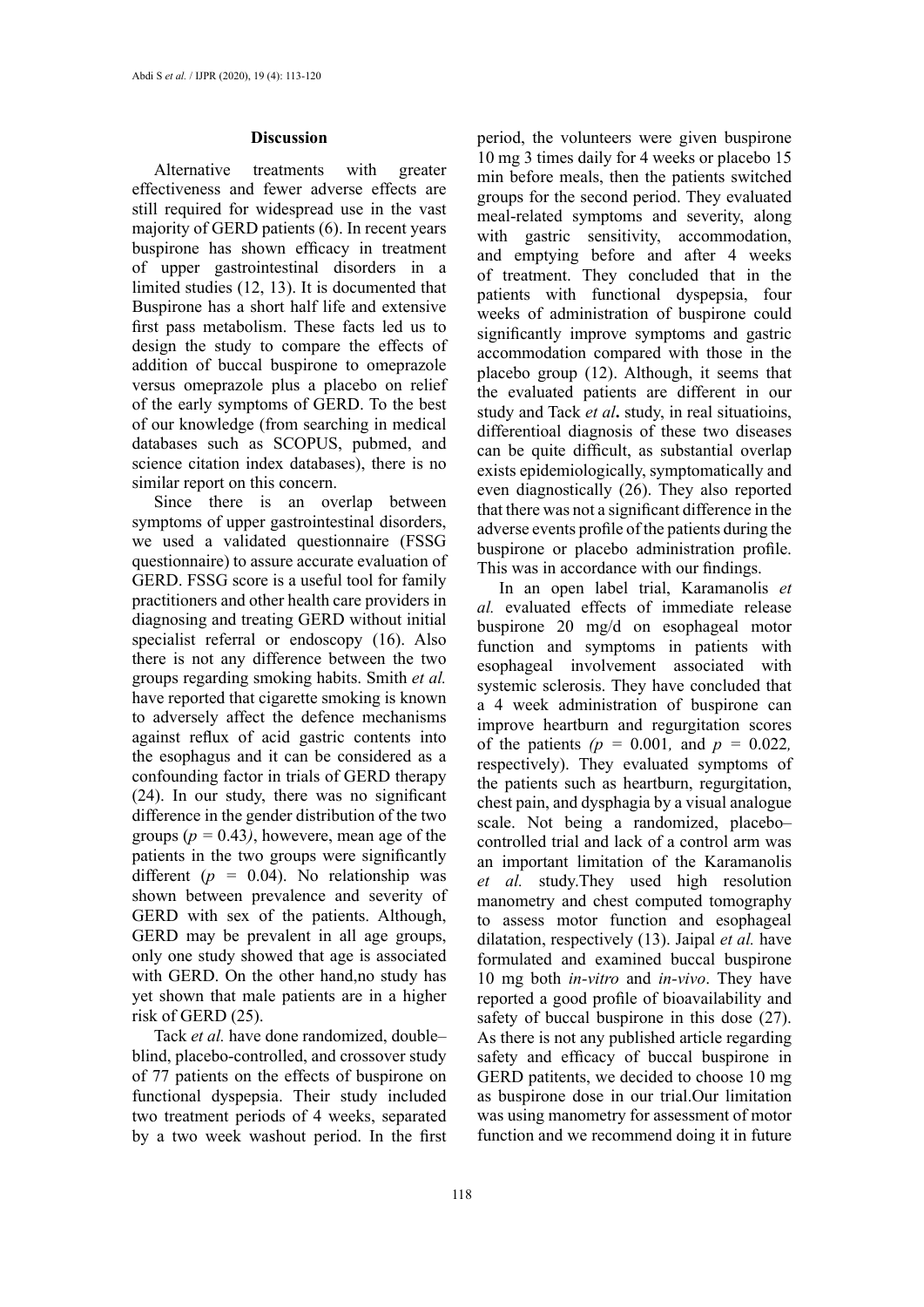studies. As it seems that buspirone could improve esophagus preistaltism, evaluation of buccal buspirone on manometric parametres in future studies is important.

Patient's adherence is a common challenge in medicinal treatment of disease. It has been shown that single daily use of medications increase adherence significantly (28). In order to examin efficacy of sustained release form of medications on GERD therapy, Abbasinazari *et al.* have evaluated effect of sustained released (SR) baclofen plus omeprazole versus omeprazole alone to control GERD symptoms in a randomized clinical trial. SR baclofen could be administered once daily instead of immediate released baclofen which must be administer three times per day. They have been reported that a combination of SR baclofen and omeprazole may be a more effective treatment for heartburn and regurgitation than omeprazole alone (29). In our trial, we decided to use buccal buspirone instead of immediate release form as it can be used once daily. All patients were adherent to the buccal administration of buspirone and placebo, and no patient was withdrawn from the study because of a difficulty in the administration rout or mucosal side effects of the buccal form.

Our results support the use of buccal buspirone as add–on therapy to omeprazole in patients with GERD. Although, we did not performed esophageal manometry in study subjects, it is recommended this test to be included in future researches.

#### **References**

- (1) Iwakiri K, Kinoshita Y, Habu Y, Oshima T, ManabeN, Fujiwara Y, Naghara, Kawamura O, IwakiriI R, Ozawa S, Ashida K, Ohara S, Kashiwagi H, Adachi K, Higuchi K, Miwa H, Fujimato K, Kusano M, Hushibara Y, KawanoT, Haruma K, Hongo M, Sugano K, Watanabe M and Shimosegawa T. Evidence-based clinical practice guidelines for gastroesophageal reflux disease. *J. Gastroenterol.* ( 2016) 51: 751-67
- (2) Mearin F, Ponce J, PonceE M, Balboa A, Gonzales MA and Zaparides J. Frequency and clinical implications of supraesophageal and dyspeptic symptoms in gastroesophageal reflux disease*. Eur.J. Gastroenterol. Hepatol.*(2012) 24: 665-74
- (3) Fass R, Indomi J, Han C, Mody R, O'neil J and

Perez MC. Maintenance of heartburn relief after step-down from twice-daily protonpump inhibitor to once-daily dexlansoprazole modified release.*Clin. Gastroenterol. Hepatol.* (2012) 10: 247-53.

- (4) Strand DS, KimD and Peura DA. 25 years of proton pump inhibitors: a comprehensive review*. Gut. Liver* ( 2017) 11: 27-37.
- (5) Mermelstein J, Chait Mermelstein A and Chait MM. Proton pump inhibitor-refractory gastroesophageal reflux disease: challenges and solutions. *Clin. Exp. Gastroenterol*. ( 2018) 11: 119–34.
- (6) Kung Y, Hsu W, Wum M, Wang J, Liu C, Su Y, Kuo C, Kuo F, Wu D and Wang Y. Recent advances in the pharmacological management of gastroesophageal reflux disease. *Dig. Dis. Sci*. (2017) 62: 3298-316.
- (7) Hempfling C, Neuhuber WL and Worl J. Serotoninimmunoreactive neurons and mast cells in the mouse esophagus suggest involvement of serotonin inboth motility control and neuroimmune interactions. *Neurogastroenterol. Motil*. (2012) 24: e67–78.
- (8) DI Stefano M, Papathanasopoulos A, BlodeauL K, Vos R, Boecxstaens V and Farre R. Effect of buspirone, a 5-HT1A receptor agonist, on esophagealmotility in healthy volunteers*. Dis. Esophagus*. (2012) 25: 470–6.
- (9) Blonski W, Vela MF, Freeman J, Sharma N and Castell DO. The effect of oral buspirone, pyridostigmine, and bethanechol on esophagealfunctionevaluated with combined multichannel esophageal impedancemanometryin healthy volunteers. *J. Clin. Gastroenterol*. (2009) 43: 253–60.
- (10) Faster JM, Houghohton LA, Whorwell PJ and Morris J. Altered oesophageal motility following the administration of the 5-HT1 agonist, sumatriptan. *[Aliment. Pharmacol. Ther](https://www.ncbi.nlm.nih.gov/pubmed/10383528)*. (1999) 13: 927-36.
- (11) Grossi L, Ciccaqilone AF and Marizo L. Effect of the 5-HT1 agonist sumatriptan on oesophageal motor pattern in patients with ineffective oesophageal motility. *[Neurogastroenterol. Motil](https://www.ncbi.nlm.nih.gov/pubmed/12588464)*. (2003) 15: 9-14.
- (12) [Tack J](https://www.ncbi.nlm.nih.gov/pubmed/?term=Tack%20J%5BAuthor%5D&cauthor=true&cauthor_uid=22813445), [Jassen P](https://www.ncbi.nlm.nih.gov/pubmed/?term=Janssen%20P%5BAuthor%5D&cauthor=true&cauthor_uid=22813445), [Masaoka T](https://www.ncbi.nlm.nih.gov/pubmed/?term=Masaoka%20T%5BAuthor%5D&cauthor=true&cauthor_uid=22813445), [Farre R](https://www.ncbi.nlm.nih.gov/pubmed/?term=Farr%C3%A9%20R%5BAuthor%5D&cauthor=true&cauthor_uid=22813445) and [Van](https://www.ncbi.nlm.nih.gov/pubmed/?term=Van%20Oudenhove%20L%5BAuthor%5D&cauthor=true&cauthor_uid=22813445) [oudenhove L](https://www.ncbi.nlm.nih.gov/pubmed/?term=Van%20Oudenhove%20L%5BAuthor%5D&cauthor=true&cauthor_uid=22813445). Efficacy of buspirone, a fundusrelaxing drug, in patients with functional dyspepsia. *[Clin. Gastroenterol. Hepatol.](https://www.ncbi.nlm.nih.gov/pubmed/22813445)* (2012) 10: 1239-45.
- (13) Karamanolis GP, Panopoulos S, Denaxas K, Karlaftis A, Zorbala A, Kamberoglou D, Ladas SD and Sfinkasis PP. The 5-HT1A receptor agonist buspirone improves esophageal motor function and symptoms in systemic sclerosis: A 4-week, openlabel trial*. Arthritis. Res. Ther.* (2016) 18: 1-6
- (14) Loane C and Poltus M. Buspirone:what is it all about? *Brain. Res.* (2012) 1461: 111-8
- (15) [Kassem MA,](https://www.ncbi.nlm.nih.gov/pubmed/?term=Kassem%20MA%5BAuthor%5D&cauthor=true&cauthor_uid=24412520) [Elmeshdad AN](https://www.ncbi.nlm.nih.gov/pubmed/?term=Elmeshad%20AN%5BAuthor%5D&cauthor=true&cauthor_uid=24412520) and [Fares AR](https://www.ncbi.nlm.nih.gov/pubmed/?term=Fares%20AR%5BAuthor%5D&cauthor=true&cauthor_uid=24412520). Enhanced bioavailability of buspirone hydrochloride via cup and core buccal tablets: formulation and *in-*